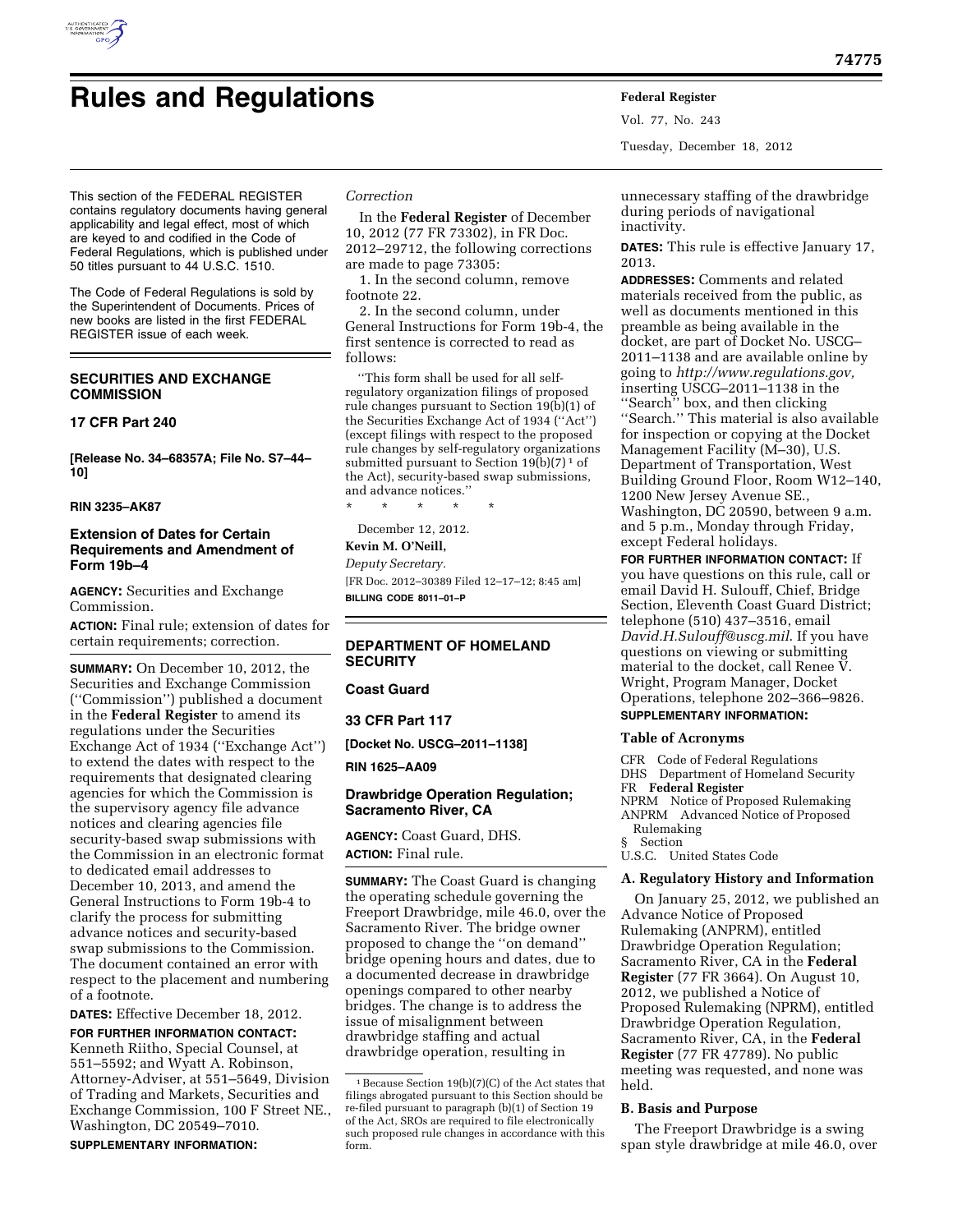the Sacramento River, owned by the County of Sacramento and maintained by Sacramento and Yolo counties. The drawbridge provides 190 feet horizontal clearance, 29 feet of vertical clearance for vessels above Mean High Water in the closed-to-navigation position and unlimited vertical clearance when open. The Sacramento River is legally navigable for bridge permitting purposes from its confluence with Suisun Bay to mile 245.0 at Red Bluff, CA.

Sacramento and Yolo counties submitted a joint request for a permanent change to the Freeport Drawbridge operating requirements, with support from Congressman Mike Thompson. The change is to address the misalignment between drawbridge staffing and openings for vessels.

The bridge owner has provided bridge operating statistics showing significantly less drawspan operations during certain months and evening hours in 2009–2010, than nearby bridges at Georgiana Slough, Tyler Island and Walnut Grove. The statistical information and a detailed explanation by the bridge owner have been included in the docket (USCG–2011–1138–0003 & 0004) and are available for public review. The bridge owner performed significant outreach to various waterway user organizations including the Pacific Inter-Club Yacht Association, the Recreational Boaters of California, the Capital City Yacht Club, the Sacramento Yacht Club, River View Yacht Club and Hornblower Cruises.

# **C. Discussion of Comments, Changes and the Final Rule**

Sacramento and Yolo counties submitted a joint request for a change to the Freeport Drawbridge operating requirements. Under the existing operating regulations, Freeport Drawbridge opens on signal from May 1 through October 31 from 6 a.m. to 10 p.m. and from November 1 through April 30 from 9 a.m. to 5 p.m. At all other times, the draw shall open on signal if at least four hours notice is given to the drawtender at the Rio Vista bridge across the Sacramento River, mile 12.8. The Counties proposed to change the ''on demand'' bridge opening hours to May 1 through September 30, from 9 a.m. to 5 p.m. At all other times (including November 1 through April 30), the draw shall open on signal if at least four hours notice is given to the drawtender at the Rio Vista bridge across the Sacramento River, mile 12.8. This will allow the bridge owner to remove the bridge operator from the drawbridge until needed for scheduled bridge openings, providing a possible monetary savings to the Counties due to

reduced bridge operating personnel costs. There is no alternative route for vessels navigating on this reach of the waterway. Vessels that can be safely navigated through the drawbridge while it is in the closed to navigation position may continue to do so at any time.

Submissions 0001–0009 in the electronic docket were posted by the Coast Guard. The single public comment (USCG–2011–1138–0010) referred to the advance notice period as ''closure'', recommended an October 15 start date due to Fleet Week, observed the statistical period was during the economic downturn and associated decline in vessel transits, and recommended a wider dissemination to all California boat owners. The ''advance notice'' period is not a closure but a period when vessel operators call the bridge owner in advance to schedule a bridge opening upon their arrival at the bridge. The statistics provided included the October Fleet Week transits and support the proposed change to the regulation. The economy may influence the number of vessel transits and upon economic recovery and associated increase in navigation, proposals to readjust the operating regulation may be submitted by anyone in compliance with 33 CFR 117.8. The ANPRM and NPRM were disseminated via publication in the **Federal Register**  and also the Coast Guard Local Notice to Mariners between January 4, 2012, and September 24, 2012. The bridge owner held numerous meetings with leading vessel owner organizations prior to submitting their proposal to the Coast Guard. The required methods and extent of outreach to the public was met or exceeded. We encourage the public to read the **Federal Register** and Coast Guard Local Notice to Mariners to be informed of proposed actions.

#### **D. Regulatory Analyses**

We developed this final rule after considering numerous statutes and executive orders related to rulemaking. Below we summarize our analyses based on a number of these statutes or executive orders.

## *1. Regulatory Planning and Review*

This rule is not a significant regulatory action under section 3(f) of Executive Order 12866, Regulatory Planning and Review, as supplemented by Executive Order 13563, Improving Regulation and Regulatory Review, and does not require an assessment of potential costs and benefits under section 6(a)(3) of Order 12866 or under section 1 of Executive Order 13563. The Office of Management and Budget has not reviewed it under those Orders.

Bridge operating statistics provided by the bridge owner during 2009–2010, show significantly fewer drawspan operations than nearby bridges at Georgiana Slough, Tyler Island and Walnut Grove due to greater vertical clearance provided by the Freeport drawbridge.

### *2. Impact on Small Entities*

The Regulatory Flexibility Act of 1980 (RFA), 5 U.S.C. 601–612, as amended, requires federal agencies to consider the potential impact of regulations on small entities during rulemaking. The term ''small entities'' comprises small businesses, not-for-profit organizations that are independently owned and operated and are not dominant in their fields, and governmental jurisdictions with populations of less than 50,000. The Coast Guard received no comments from the Small Business Administration on this rule. The Coast Guard certifies under 5 U.S.C. 605(b) that this rule will not have a significant economic impact on a substantial number of small entities.

This rule will adjust an existing advance notice requirement for bridge openings to more closely conform to the existing needs of navigation, while allowing the bridge owner to reduce bridge operation costs, as documented by the statistics provided by the bridge owner. Vessels that can safely transit under the bridge while in the closed to navigation position, may continue to do so at any time.

### *3. Assistance for Small Entities*

Under section 213(a) of the Small Business Regulatory Enforcement Fairness Act of 1996 (Pub. L. 104–121), we want to assist small entities in understanding this rule. If the rule would affect your small business, organization, or governmental jurisdiction and you have questions concerning its provisions or options for compliance, please contact the person listed in the **FOR FURTHER INFORMATION CONTACT**, above.

Small businesses may send comments on the actions of Federal employees who enforce, or otherwise determine compliance with, Federal regulations to the Small Business and Agriculture Regulatory Enforcement Ombudsman and the Regional Small Business Regulatory Fairness Boards. The Ombudsman evaluates these actions annually and rates each agency's responsiveness to small business. If you wish to comment on actions by employees of the Coast Guard, call 1– 888–REG–FAIR (1–888–734–3247). The Coast Guard will not retaliate against small entities that question or complain